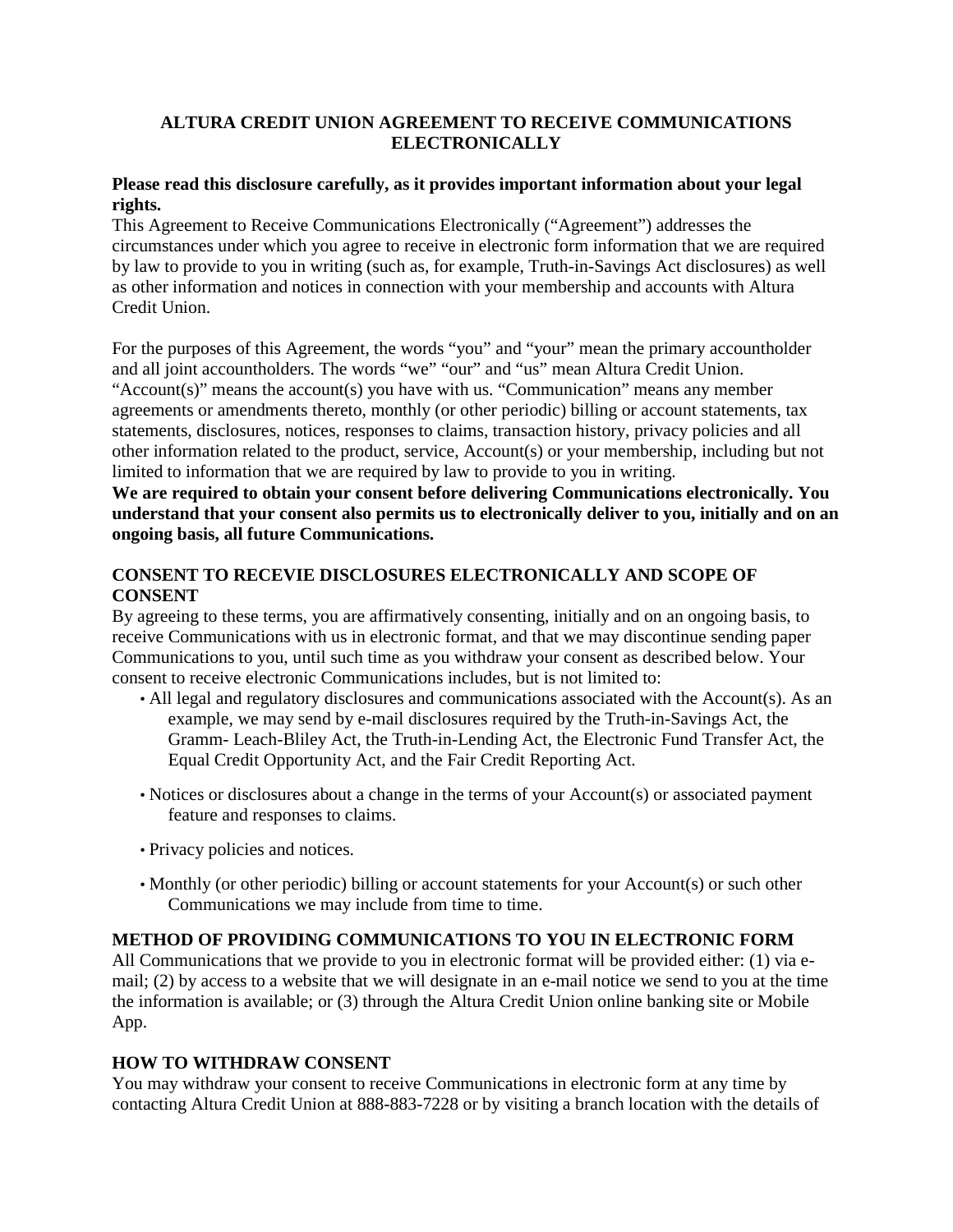your request. At our option, we may treat your provision of an invalid e-mail address, or the subsequent malfunction of a previously valid e-mail address, as a withdrawal of your consent to receive electronic Communications. Any withdrawal of your consent to receive electronic Communications will be effective only after we have had a reasonable period of time to process your withdrawal. In the event that you withdraw consent, you will not be permitted to access any Online Services, including but not limited to online banking and mobile banking, and bill payment services, and your accounts may be subject to additional fees, subject to our Schedule of Fees and Charges.

# **VALID E-MAIL ADDRESS**

You agree to provide us with and maintain a valid, active e-mail address. You must promptly notify us of any change in your e-mail address. You may update your e-mail address by calling (888) 883- 7228 or by visiting a branch location during normal business hours, changing your settings via Altura Credit Union online banking site, or writing us at P.O Box 908, Riverside, CA 92502- 0908 at any time, and your change will take effect a reasonable time thereafter. We are not liable for any thirdparty incurred fees, other legal liability, or any other issues or liabilities arising from statements or notifications sent to an invalid or inactive e-mail address that you have provided.

#### **HARDWARE AND SOFTWARE REQUIREMENTS**

You agree to comply with your hardware and software requirements as well as use the most current version Microsoft® Windows , or Apple software; an Internet browser that supports 128-bit encryption, including recent versions of Chrome, Internet Explorer, Safari Mac, or Firefox; Adobe® Acrobat® Reader® software or Adobe® compatible software, so you can view Adobe® PDF files; and a computer hard drive capable of storing data, if you wish to store electronic Communications.

Your browser must also have cookies enabled and allow Java scripts to run. In addition, you must have a printer capable of printing any Communications that are e-mailed to you and/or made available on our website, and you understand that we recommend that you do so. In the alternative, you must have and maintain the ability to electronically save and visually display on your computer screen any Communications that are e-mailed to you and/or made available on our website. You understand that we do not make any warranties on equipment, hardware, software, internet service provider, or any part of them, expressed or implied, including, without limitation, any warranties of merchantability or fitness for a particular purpose.

#### **YOUR RIGHT TO RECEIVE PAPER COMMUNICATIONS**

We will not send you a paper copy of any Communication, unless you request it or we otherwise deem it appropriate to do so. You may obtain a paper copy of an electronic Communication by printing it yourself or by writing to us at Altura Credit Union, P.O Box 908, Riverside, CA 92502- 0908, or contacting us by telephone at (888) 883-7228 and identifying the specific record requested, provided that such request is made within a reasonable time after we first provided the electronic Communication to you. A fee to request paper copies of Communications may be imposed as set forth in our Schedule of Fees and Charges.

#### **COMMUNICATIONS IN WRITING**

All Communications in either electronic or paper format from us to you will be considered "in writing." You should print or download for your records a copy of this Agreement and any other Communication that is important to you.

#### **FEDERAL LAW**